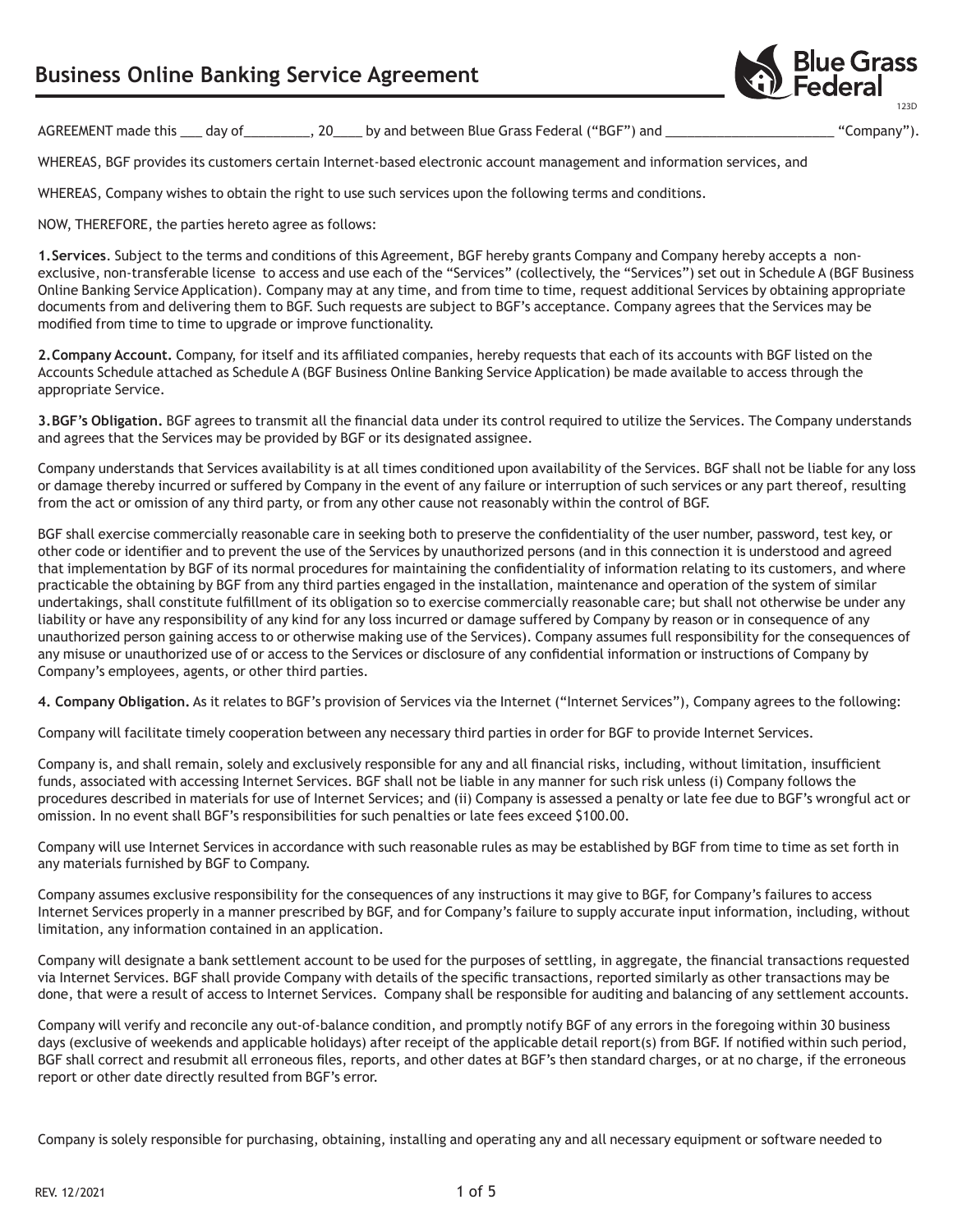

access Internet Services from BGF or BGF-approved alternative, and shall be responsible for maintaining such equipment or software in an operating condition, including any mandatory maintenance service programs prescribed by BGF. BGF will provide minimum specifications for all such equipment or software.

Company will be responsible for the payment of all telecommunications expenses associated with Internet Services.

Company acknowledges and understands its responsibility and liability as they relate to Company's access to the Internet. BGF assumes no liability or control over the Internet access of its on-site systems and remote employee or affiliate access.

**5.Use of Services.** Company will use the Services only for its own internal business use in accordance with the terms of this Agreement. Without limiting the generality of the foregoing, Company agrees not to make the Services available or allow use of the Services in a computer bureau service business, timesharing, or otherwise disclose or allow use of the Services by or for the benefit of any third party.

**6.Administrative Rules.** This Agreement shall be subject to such administrative rules as BGF may establish and disseminate from time to time governing the services it will provide in connection with the Services.

**7.Charges, Taxes.** Company agrees to pay to BGF promptly all fees listed in the Fee Schedule set forth in Schedule A. Such fees may be changed by BGF from time to time upon 30 days' notice to Company. In addition to said fees, Company agrees to pay all sales, use, or other taxes applicable to the Services, excluding, however, taxes based upon BGF's net income.

## **8.Internet Security.**

 (a) The Services or functionality of the Services will be provided through the Internet. The term "Internet" means the global, publicly accessible, network of interconnected computer networks that transmit data using the standard internet protocol. Company agrees to establish and maintain appropriate security software, security procedures, and security training for Internet use and safeguarding Confidential Information, including, without limitation, a proxy server and/or firewalls to control and protect Internet access, and prevent unauthorized use of access codes and unauthorized transactions.

 (b) In no event will BGF have any liability in connection with and shall not be responsible for, and Company hereby assumes all responsibility and liability for: inability to connect to or use any Service via the Internet or inability to communicate with BGF via the Internet or any Website resulting from a problem with the Internet service provider or online provider of failure of Company's computer hardware, software, systems or otherwise; unknown hazards of Internet use, unauthorized intrusions to Company's data files, or unauthorized use of any authorization code including, but not limited to interception of any information relating to Company or its transactions, unauthorized intrusion to use data relating to Company's named payees or beneficiaries, any application errors in or security breaches of any Internet browser; or any data that is lost or destroyed in connection with the use of the Internet.

 (c) Company represents and warrants and covenants that it uses commercially reasonable fraudulent transaction detection systems to: establish the identity of the users who provide payment instructions in person, via the Internet or by telephone; and verify the routing and transit numbers contained within the payment instructions. In addition, the Company warrants that it uses a secure Internet session and commercially reasonable security technology.

## **9.Company's Information Security.**

 (a) Company will maintain a Security Policy document that will be made available to BGF upon BGF's request. Company will advise BGF of changes to security policy and make available to BGF these revisions upon request. Company will create its firewall rules based on the principle of least access needed. This means that the firewall(s) will only pass traffic necessary for the products to function to the backend server, and any unnecessary traffic will be blocked. Company will segregate the Internet environment used to provide such service to its clients from the Internet environment used by internal Company personnel.

(b) The authorization of Authorized Users will follow industry standard best practices, adhering to the concepts of least privilege access, business need to know, and individual accountability, while utilizing and maintaining a strong authentication mechanism.

 (c) Company will use commercially reasonable efforts to maintain at all times a current industry standard intrusion detection monitoring system that protects its infrastructure against system risk from outside users and vendors. Company will actively monitor the intrusion monitoring system and develop escalation procedures to notify BGF personnel in the event of a security breach. The escalation procedures will be mutually agreed upon between the Company and BGF.

 (d) To prevent data leakage that can occur when data is migrated intentionally or inadvertently across technologies, Company must use a standard practice of strong encryption methods on any transportable devices that stores or processes any information. This standard applies regardless of whether BGF's information is intended to be on the device or not. This standard applies to any transportable devices, such as, but not limited to laptop computer, desktop computer, CD, DVD, or other portable or stationary storage media. For purposes of this Section, "strong encryption" means accepted industry standard solutions that are commercially reasonable and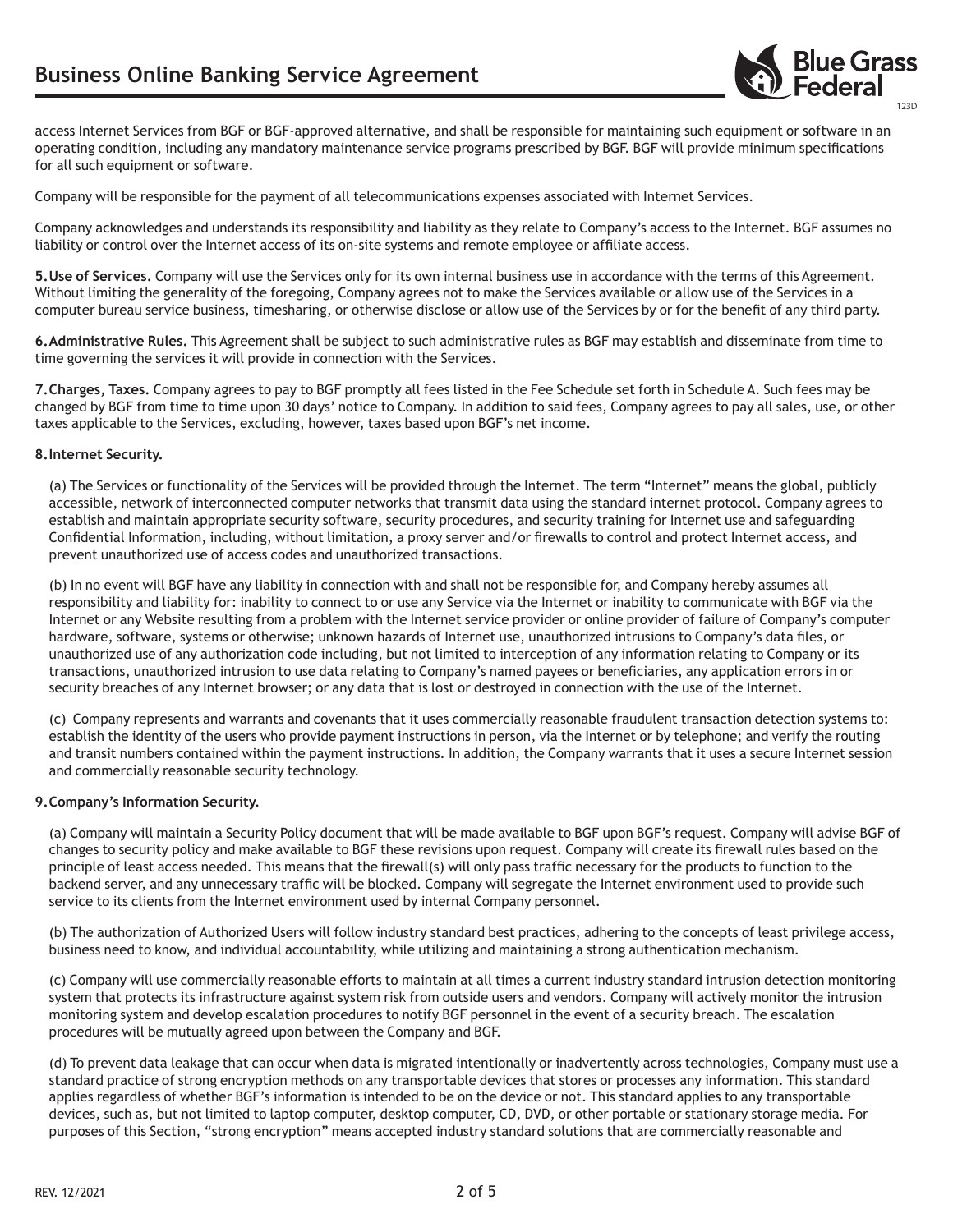

commercially available from industry recognized vendors, with preference given to a current minimum of AES and a minimum key length of 128 bits. Company shall periodically review the encryption standard that is being used to ensure compliance with this Section. Company shall not use any PDA, USB Drive flash memory card and/or floppy drive for storage to processing of information relating to any wire transfer transaction.

**10. Confidentiality.** Each party understands and acknowledges that the other party may gain access to certain information, material or data of a confidential nature, including, without limitation, trade secrets relating to such party or its businesses or operations and Confidential Information. Each party agrees to keep all such information, material, or data confidential. Each party acknowledges that the other party shall have the right to take all reasonable steps to protect its interest in keeping the forgoing confidential, including, but not limited to, injunctive relief and any other remedies that may be available at law or in equity.

"Confidential Information" means all information that is not generally known to the public and in which either party has rights, which information is marked confidential, restricted, or proprietary by the party having rights in the same, or which under all circumstances ought reasonably to be treated as confidential or proprietary, including this Agreement. Notwithstanding the forgoing, Confidential Information does not include information that: is, as of the time of its disclosure, or thereafter becomes, part of the public domain through a source other than the receiving party; was known to the receiving party as of the time of its disclosure and acquired in a lawful manner; is independently developed by the receiving party without reference to the Confidential Information; is subsequently learned from a third party (i.e., not Company, BGF, or any respective employees or agents) not subject to an obligation of confidentiality with respect to the information disclosed; or required to be disclosed in a judicial, regulatory, or administrative proceeding.

In the event Company knows or reasonably believes that there has been any unauthorized acquisition of or access to date that compromises the security, confidentiality, or integrity of "personal information" maintained by or Company (a "Breach"), Company shall take the following actions: immediately notify BGF of such Breach; identify to BGF what specific data, by customer and/or account number has or may have been Breached; monitor any affected accounts for unusual activity(if appropriate); take measures to contain and control the incident to prevent further unauthorized access; remedy the circumstances that permitted such Breach to occur; cooperate with BGF as necessary to facilitate BGF's compliance with any applicable federal or state law regarding unauthorized access of personal information of BGF's customers. The term "personal information" shall include any one of the following: a person's name, Social Security number, telephone number, driver's license or state ID number, account number, credit/debit card account number, access code, password, identification number, or security code.

**11. Compliance with Applicable Law; OFAC.** Company shall comply with all Applicable Law now in effect or hereafter promulgated by any properly constituted governmental authority having jurisdiction over Company and BGF. The term "Applicable Law" means all federal and state laws, rules and regulations governing or related to this Agreement or the Services included, without limitation, the rules of the Fedwire payment system or any other similar funds transfer system, the rules administered by the Office of Foreign Assets Control of the U.S Department ("OFAC") and the Uniform Commercial Code. Company warrants that it will not violate OFAC-enforced sanctions, and will not act on behalf of, or transmit funds to or from, any party subject to such sanctions.

**12. Duty of Care.** Except to the extent required by Applicable Law, BGF will exercise reasonable care in providing the Services herein. BGF'S reasonable care is to be evaluated based on reasonable commercial banking standards prevailing for banks providing these Services at the same location for similarly situated commercial banks.

## **13. Warranties; Disclaimer of Warranties.**

(a) COMPANY ACKNOWLEDGES THAT THE SERVICES ARE PROVIDED ON AN "AS IS" AND "AS AVAILABLE" BASIS.

(b) BGF MAKES NO AND EXPRESSLY DISCLAIMS ALL WARRANTIES, EXPRESS OR IMPLIED, REGARDING THE SERVICES, INCLUDING THE WARRANTY OF TITLE AND THE IMPLIED WARRANTIES OR MERCHANTABILITY, FITNESS FOR A PARTICULAR PURPOSE. WITHOUT LIMITING THE GENERALITY OF THE FOREGOING, BGF DISCLAIMS ANY WARRANTIES REGARDING THE OPERATION, PERFORMANCE OR FUNCTIONALITY OF THE SERVICES (INCLUDING, WITHOUT LIMITATION, THAT THE SERVICES WILL OPERATE WITHOUT INTERRUPTION OR BE ERROR FREE). COMPANY FURTHER ACKNOWLEDGES THAT THERE ARE CERTAIN SECURITY, CORRUPTION, TRANSMISSION ERROR AND ACCESS AVAILABILITY RISKS ASSOCIATED WITH USING OPEN NETWORKS SUCH AS THE INTERNET AND/OR TELECOMMUNICATION LINES OR CIRCUITS. COMPANY HEREBY ASSUMES ALL RISKS RELATING TO THE FOREGOING.

**14. The Bank's Liabilities.** BGF's duties and liabilities will be limited to those set forth herein. BGF'S LIABILITY SHALL BE LIMITED TO DIRECT DAMAGES SUSTAINED BY COMPANY AND ONLY TO THE EXTENT SUCH DAMAGES ARE A DIRECT RESULT OF BGF's GROSS NEGLIGENCE OR WILLFUL MISCONDUCT, PROVIDED THAT THE MAXIMUM AGGREGATE LIABILITY OF BGF RESULTING FROM ANY SUCH CLAIMS SHALL NOT EXCEED THE TOTAL FEES PAID BY COMPANY FOR THE SERVICE RESULTING IN SUCH LIABILITY IN THE SIX [6] MONTH PERIOD PRECEDING THE DATE THE CLAIM ACCRUED. IN NO EVENT SHALL BGF BE LIABLE FOR SPECIAL, INCIDENTAL, PUNITIVE OR CONSEQUENTIAL LOSS OR DAMAGE OF ANY KIND INCLUDING LOST PROFITS WHETHER OR NOT BGF HAS BEEN ADVISED OF THE POSSIBILITY OF SUCH LOSS OR DAMAGE. BGF'S LICENSORS OR SUPPLIERS WILL NOT BE SUBJECT TO ANY LIABILITY TO COMPANY IN CONNECTION WITH ANY MATTER.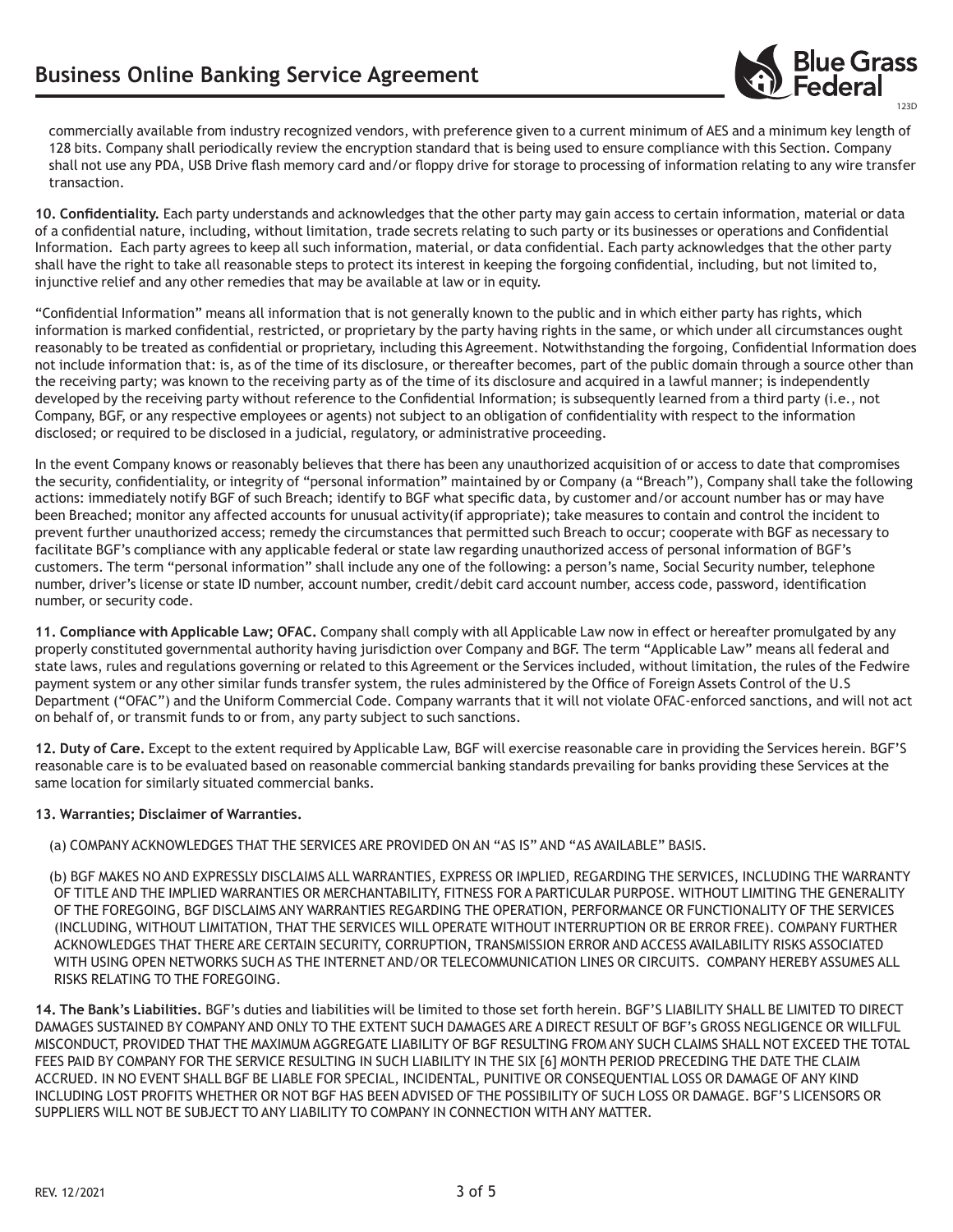

**15. Force Majeure.** BGF shall not be responsible for liability, loss, or damage of any kind resulting from any delay in the performance of or failure to perform its responsibilities hereunder due to causes beyond BGF's reasonable control.

**16. Term; Termination**. The term of this Agreement shall begin on the date upon which BGF executes this Agreement and shall continue [until terminated as provided in this Section 11]. (Either party may terminate this Agreement upon not less than ten (10) days' prior written notice to the other party.) Notwithstanding any such notice of termination, this Agreement shall remain effective in respect of any transaction occurring prior to such termination. Upon any termination of this Agreement, (i) Company will immediately cease using the Services, (ii) Company shall promptly remit all unpaid monies due under this Agreement and (iii) all rights and obligations of the parties shall terminate except that the rights and obligations of the parties under Sections 5, 7, 8, 10, 11, 12, 13, 14, 15, and 16 shall survive. *(BGF may suspend Company's access to the Services immediately in the event that BGF reasonably determines such suspension is necessary to prevent violation of federal laws or regulations or for breach of Company's obligations under this agreement.)* 

**17. Indemnification.** Company agrees to indemnify, defend and hold harmless BGF and its directors, officers, employees, and agents (the "Indemnified Parties") from and against any and all losses, costs, expenses, fees, claims, damages, liabilities and causes of actions (including, but not limited to, reasonable attorney fees and disbursements) of third parties resulting or arising from: (a) Company's failure to abide by or perform any obligation imposed upon Company under this Agreement; (b) the willful misconduct, fraud, criminal activity, intentional tort or negligence of Company or any of its representatives involving use of the Services; (c) the actions, omissions or commissions of Company, its employees, consultants and/or agents relating to the Services; and (d) any transmission or instruction, whether or not authorized, acted upon by BGF in good faith. Company shall be provided with prompt notice of any claims and given full authority and assistance (at Company's expense) for the defense of any such claims, provided that BGF may participate in such defense and settlement with counsel of BGF's own choosing at BGF's own expense; provided, further, however, Company shall have no authority to settle any claim against any Indemnified Party without the prior written consent of such Indemnified Party (which consent shall not be unreasonably withheld).

**18. Governing Law.** This Agreement shall be governed by and interpreted in accordance with the laws of the State of Ohio.

**19. Complete Agreement.** The parties hereto acknowledge that each has read this Agreement, understands it, and agrees to be bound by its terms. The parties further agree that this Agreement and any modifications made pursuant to it constitute the complete and exclusive expression of the terms of this Agreement between the parties, and supersedes all other proposals, whether oral or written, understandings, representations, conditions, warranties, covenants, and all other communications between the parties relating to the subject matter of this Agreement. The parties further agree that this Agreement may not in any way be explained or supplemented by a prior or existing course of dealings between the parties or by any prior performance between the parties pursuant to this Agreement or otherwise.

**20. Amendment; Counterparts; Miscellaneous.** No amendment or supplement to this Agreement shall be effective unless made in writing and either signed by duly authorized representatives of both parties, and signed by the party to be charged. This Agreement may be executed in two or more counterparts, each of which shall be deemed original but such counterparts together shall constitute one instrument. If any provision of this Agreement is held to be unenforceable or invalid, the other provisions shall continue not be construed as the waiver of any subsequent default of a similar nature.

**21. Third Party Beneficiary.** The parties acknowledge that Fiserv Solutions, Inc. is an intended third party beneficiary of this Agreement.